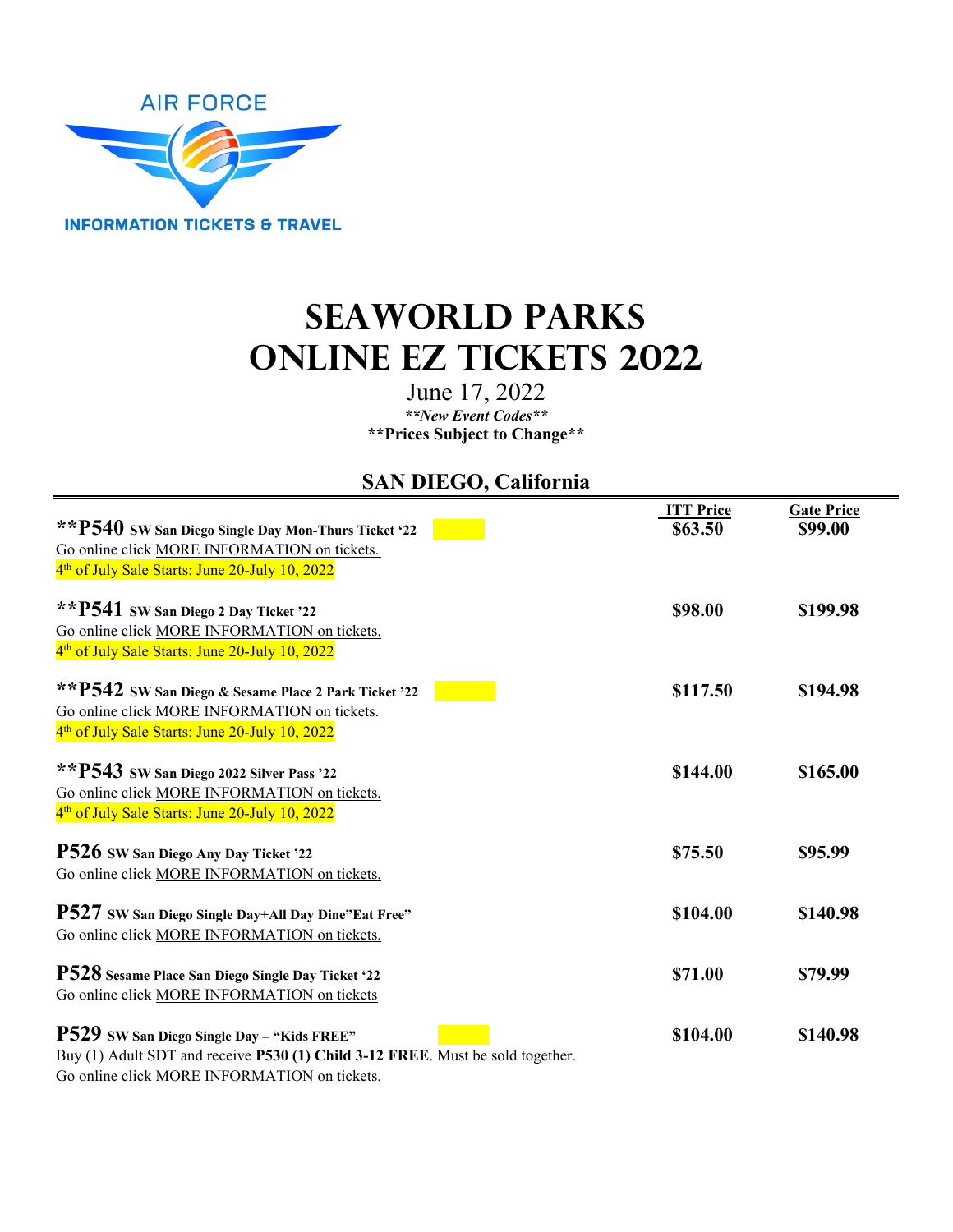# **SAN DIEGO, California**

| P531 SW San Diego 2022 Silver Pass<br>Go online click MORE INFORMATION on tickets.          | <b>ITT Price</b><br>\$156.50 | <b>Gate Price</b><br>\$165.00 |
|---------------------------------------------------------------------------------------------|------------------------------|-------------------------------|
| P532 Sesame Place San Diego '22 Silver Pass<br>Go online click MORE INFORMATION on tickets. | \$142.00                     | \$150.00                      |
| N846 SW San Diego '22 Fun Card<br>Go online click MORE INFORMATION on tickets.              | \$75.50                      | \$104.99                      |

# **SAN ANTONIO, Texas**

|                                                  | <b>ITT</b> Price | <b>Gate Price</b> |
|--------------------------------------------------|------------------|-------------------|
| P533 SW. San Antonio Single Day Ticket           | \$78.00          | \$89.99           |
| Go online click MORE INFORMATION on tickets.     |                  |                   |
| $P534$ SW. San Antonio Single Day + All Day Dine | \$109.50         | \$129.98          |
| Go online click MORE INFORMATION on tickets.     |                  |                   |
| P535 Aquatica San Antonio Single Day             | \$64.50          | \$74.99           |
| Go online click MORE INFORMATION on tickets.     |                  |                   |
| P536 SW. San Antonio & Aquatica 2Park 1Day       | \$78.00          | \$89.99           |
| Go online click MORE INFORMATION on tickets.     |                  |                   |
| P537 SW & Aquatica San Antonio 2Park-2Day FLEX   | \$85.00          | \$96.99           |
| Go online click MORE INFORMATION on tickets.     |                  |                   |
| P538 SW & Aquatica San Antonio 2Park-3Day FLEX   | \$90.50          | \$108.99          |
| Go online click MORE INFORMATION on tickets.     |                  |                   |
| P539 SW & Aquatica San Antonio 2Park Season Pass | \$127.50         | \$129.99          |
| Go online click MORE INFORMATION on tickets.     |                  |                   |
| N855 SW & Aquatica San Antonio 2Park Silver Pass | \$124.50         | \$126.90          |
| Go online click MORE INFORMATION on tickets.     |                  |                   |

# **WILLIAMSBURG, Virginia**

| P350 BGW 2022 Fun Card<br>Go online click MORE INFORMATION on tickets.           | <b>ITT Price</b><br>\$114.00 | <b>Gate Price</b><br>\$115.99 |
|----------------------------------------------------------------------------------|------------------------------|-------------------------------|
| P351 BGW 1-Park Unlimited '22<br>Go online click MORE INFORMATION on tickets.    | \$221.00                     | \$225.00                      |
| P352 BGW+WC 2-Park Unlimited '22<br>Go online click MORE INFORMATION on tickets. | \$253.50                     | \$258.00                      |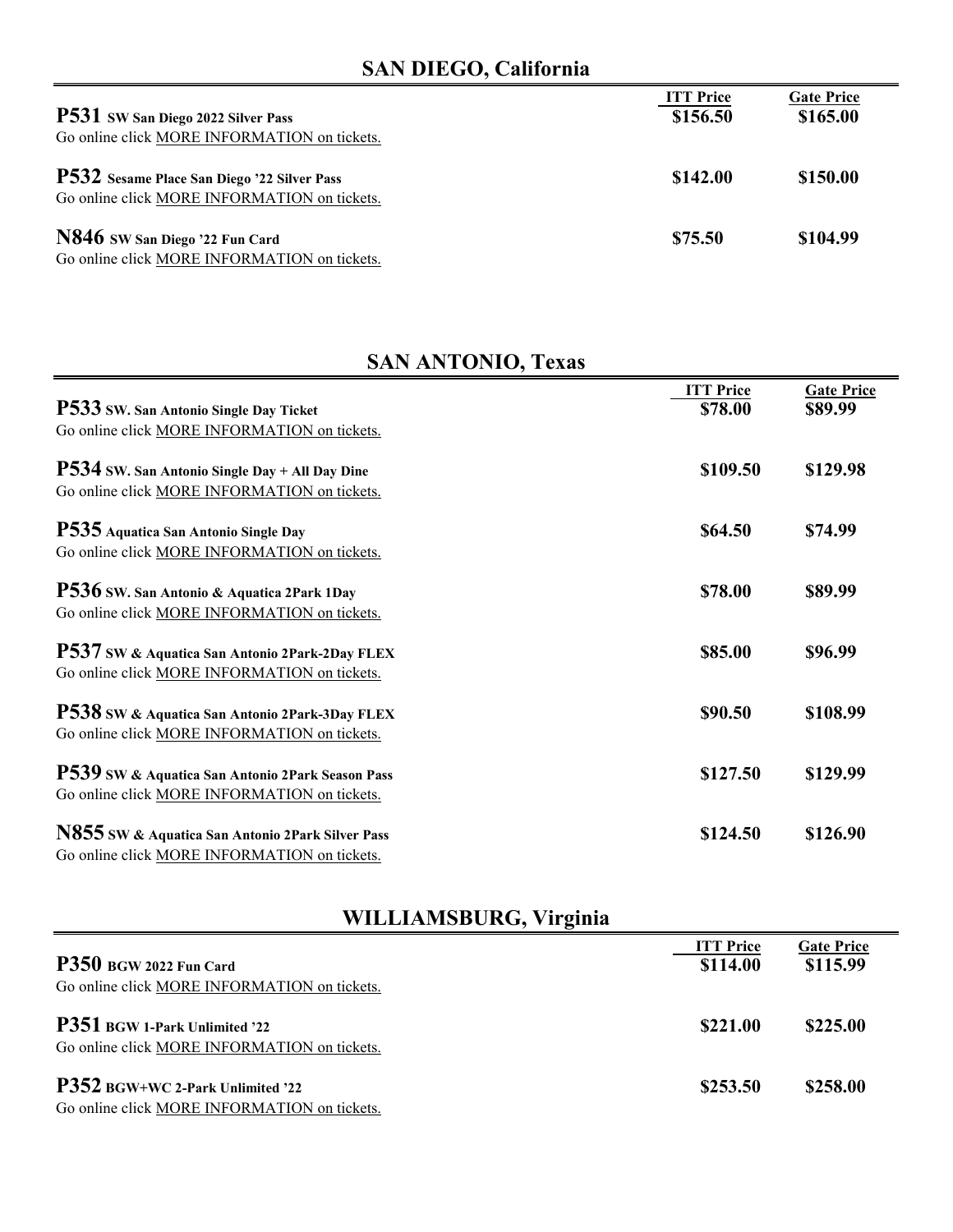# **WILLIAMSBURG, Virginia**

| P353 BGW+WC Military Pass '22<br>Go online click MORE INFORMATION on tickets.         | <b>ITT Price</b><br>\$108.00 | <b>Gate Price</b><br>\$171.00 |
|---------------------------------------------------------------------------------------|------------------------------|-------------------------------|
| N838 BGW Military Appreciation Ticket<br>Go online click MORE INFORMATION on tickets. | \$53.50                      | \$59.99                       |
| N839 WC Single Day Ticket<br>Go online click MORE INFORMATION on tickets.             | \$32.00                      | \$59.99                       |
| N840 BGW & WC USA 2Park 2Day<br>Go online click MORE INFORMATION on tickets.          | \$80.50                      | \$86.99                       |
| N841 BGW & WC USA 2Park 3Day<br>Go online click MORE INFORMATION on tickets.          | \$87.50                      | \$94.99                       |

#### **FLORIDA**

|                                                              | <b>ITT</b> Price | <b>Gate Price</b> |
|--------------------------------------------------------------|------------------|-------------------|
| P525 SW. Busch Gardens Tampa Bay, Adventure                  | \$362.00         | \$363.00          |
| Island, SeaWorld Orlando & Aquatica Orlando Silver Pass 2022 |                  |                   |
| Go online click MORE INFORMATION on tickets.                 |                  |                   |
| N892 SW.FL.2 Park Ticket '22                                 | \$109.00         | \$179.99          |
| Go online click MORE INFORMATION on tickets.                 |                  |                   |
| N893 SW FL 2 Park+2 All-Day Dining '21                       | \$143.00         | \$269.97          |
| Go online click MORE INFORMATION on tickets.                 |                  |                   |
| N894 SW FL. 3 Park Ticket '22                                | \$122.50         | \$194.99          |
| Go online click MORE INFORMATION on tickets.                 |                  |                   |
| N895 SW FL 3 Park + 3 All-Day Dining '21                     | \$171.50         | \$329.96          |
| Go online click MORE INFORMATION on tickets.                 |                  |                   |
|                                                              |                  |                   |
| N896 SW FL Parks Unlimited Visits + Free Pking               | \$192.00         | \$249.99          |
| Go online click MORE INFORMATION on tickets.                 |                  |                   |

## **ORLANDO, FL**

| P510 SW. Orlando Single Day Ticket 50% OFF Mil<br>Go online click MORE INFORMATION on tickets.                              | <b>ITT Price</b><br>\$61.00 | <b>Gate Price</b><br>\$124.99 |
|-----------------------------------------------------------------------------------------------------------------------------|-----------------------------|-------------------------------|
| <b>P511</b> SW Orlando Single Day Ticket + All Day Dine<br>Military 50% OFF<br>Go online click MORE INFORMATION on tickets. | \$83.50                     | \$174.98                      |
| P512 Aquatica Orlando Single Day Ticket Mil 50%OFF<br>Go online click MORE INFORMATION on tickets.                          | \$46.00                     | \$94.99                       |
| P513 SW Orlando Single Day Ticket<br>Go online click MORE INFORMATION on tickets.                                           | \$95.00                     | \$124.99                      |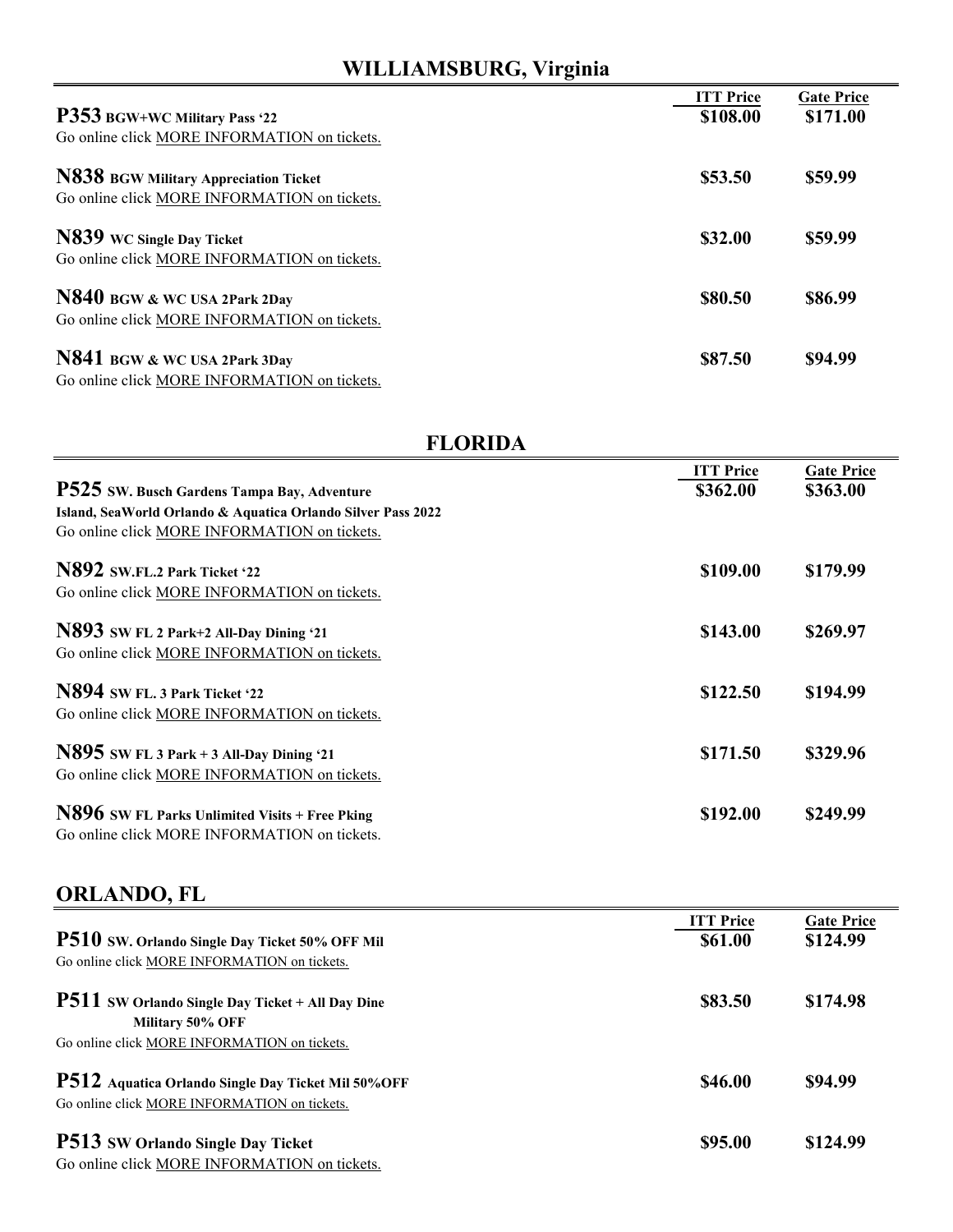#### **ORLANDO, FL**

|                                                        | <b>ITT Price</b> | <b>Gate Price</b> |
|--------------------------------------------------------|------------------|-------------------|
| <b>P514 SW. Orlando Single Day visit +All Day Dine</b> | \$122.00         | \$174.98          |
| Go online click MORE INFORMATION on tickets.           |                  |                   |
| <b>P520</b> SW Orlando Annual Silver Pass              | \$244.00         | \$249.00          |
| Go online click MORE INFORMATION on tickets.           |                  |                   |
| P521 Aquatica Orlando Annual Silver Pass               | \$206.00         | \$227.25          |
| Go online click MORE INFORMATION on tickets.           |                  |                   |
| P523 SW Orlando & Aquatica Orlando 2-PK Silver Pass    | \$291.50         | \$297.00          |
| Go online click MORE INFORMATION on tickets.           |                  |                   |
| N967 Aquatica Orlando 2022 Fun Card                    | \$98.00          | \$99.99           |
| Go online click MORE INFORMATION on tickets.           |                  |                   |
| N968 SW Orlando & Aquatica Orlando 2022 Fun Card       | \$196.00         | \$199.99          |
| Go online click MORE INFORMATION on tickets.           |                  |                   |
| N978 Orlando Aquatica Single Visit 2022                | \$58.50          | \$89.99           |
| Go online click MORE INFORMATION on tickets.           |                  |                   |
| N979 Aquatica Orlando Single Day Ticket + All Day Dine | \$83.00          | \$129.99          |
| Go online click MORE INFORMATION on tickets.           |                  |                   |
| N861 Aquatica Orlando Single Day Ticket + All Day Dine | \$57.00          | \$119.99          |
| Military 50% OFF                                       |                  |                   |
| Go online click MORE INFORMATION on tickets.           |                  |                   |
| N837 SW Orlando 2022 Military Fun Card                 | \$76.00          | \$120.99          |
| Go online click MORE INFORMATION on tickets.           |                  |                   |

#### **TAMPA, FL**

|                                                              | <b>ITT Price</b> | <b>Gate Price</b> |
|--------------------------------------------------------------|------------------|-------------------|
| <b>P515</b> Busch Gardens Tampa Single Day Ticket            | \$95.00          | \$124.99          |
| Go online click MORE INFORMATION on tickets.                 |                  |                   |
| <b>P516</b> Busch Gardens Tampa Single Day W/ All Day Dining | \$122.00         | \$169.98          |
| Go online click MORE INFORMATION on tickets.                 |                  |                   |
| <b>P517</b> Adventure Island Tampa Single Day Ticket         | \$49.00          | \$79.99           |
| Go online click MORE INFORMATION on tickets.                 |                  |                   |
| P518 2022 Busch Gardens Tampa Fun Card                       | \$127.50         | \$129.99          |
| Go online click MORE INFORMATION on tickets.                 |                  |                   |
| P519 2022 BG Tampa Bay & Adventure Island Fun Card           | \$182.50         | \$204.98          |
| Go online click MORE INFORMATION on tickets.                 |                  |                   |
| P522 Busch Gardens Tampa Silver Pass '22                     | \$244.00         | \$249.00          |
| $\alpha$ if it is a to international states.                 |                  |                   |

Go online click MORE INFORMATION on tickets.